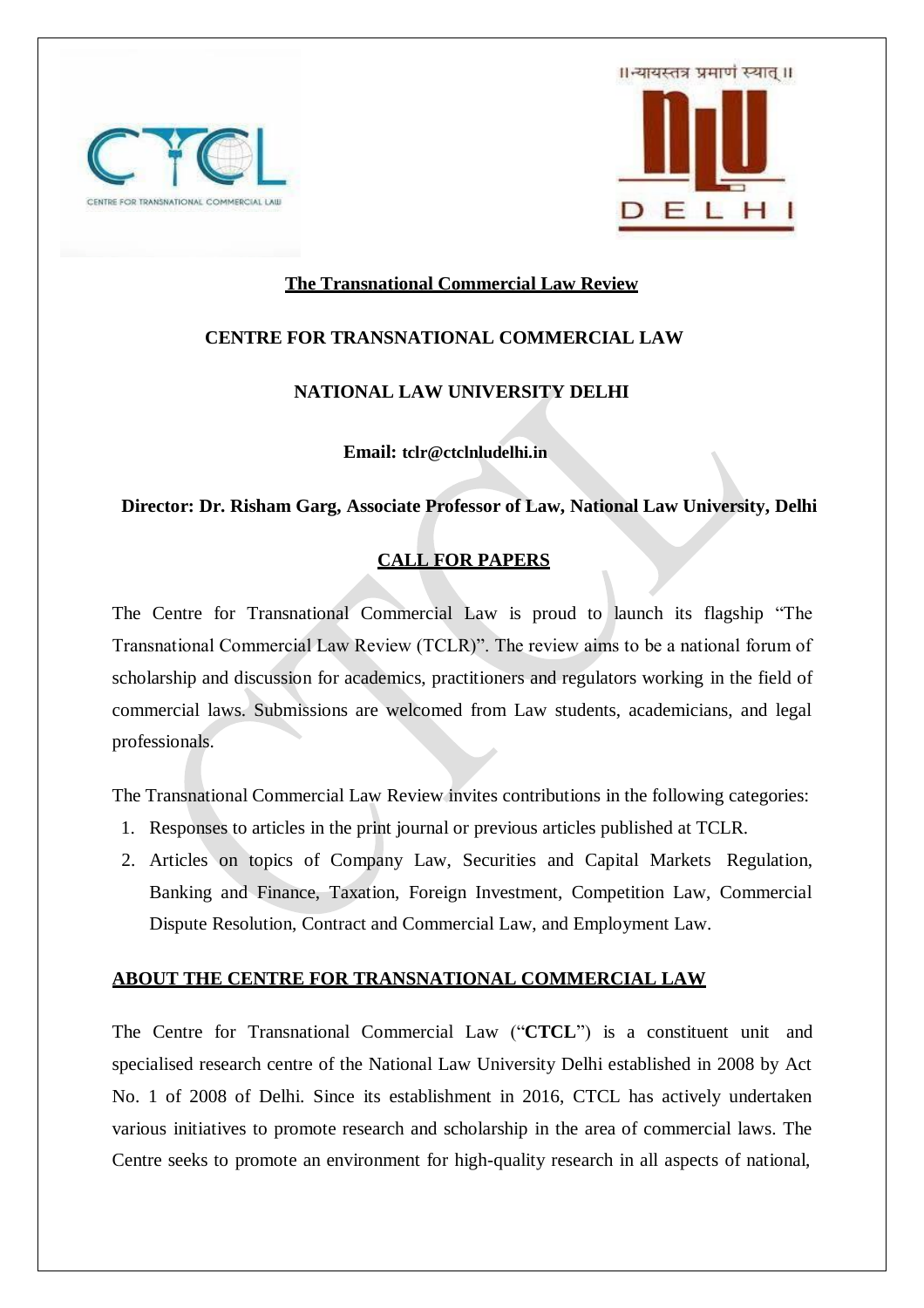international, transnational, and comparative law. Consistent with this aim, CTCL actively engages in deliberations involving the Unification and Harmonization of International Private Laws along with the UNCITRAL, UNIDROIT, The Hague Conference and similar institutions & organizations. It has also organised various symposiums, seminars, conferences, moot competitions and holding roundtables with various experts in the field of transnational commercial laws and insolvency laws. The Centre also aims to nurture and encourage the researchers of the future in this important area of law.

The advisory board of CTCL includes professors from London School of Economics, University of Western Australia, Max Planck Institute for European Legal History, Willamette University College of Law, University of Basel, Nottingham Trent University, Delhi University, NLSIU among others. Further details about the activities of CTCL are available at https://nludelhi.ac.in/res-ctcl.aspx.

#### **GENERAL GUIDELINES**

- 1. Articles for the Review are invited from students, researchers, academicians, domain experts, and practitioners.
- 2. The manuscript submitted for publication must be original and must not be previously published or under consideration for publication elsewhere. They must be submitted to **tclr@ctclnludelhi.in** with the subject **"TCLR Submission".**
- 3. The mail containing the submission must contain a cover letter stating the author's details, including their name, institutional affiliation, year of study, and contact details. The submission itself must not contain any metadata or personal information.
- 4. The Article for the Review must be within 1000-2500 words. However, flexibility is allowed if the content so requires and the quality is ensured.
- 5. Co-authorship with a maximum of two authors is allowed. The contributions must necessarily be accompanied by a subtitle and the author's by-line of not more than 50 words.

#### **FORMATTING GUIDELINES**

1. Submissions should be in Times New Roman, size 12, 1.5 line spacing, and 1-inch margins on all sides of an A4 sheet.